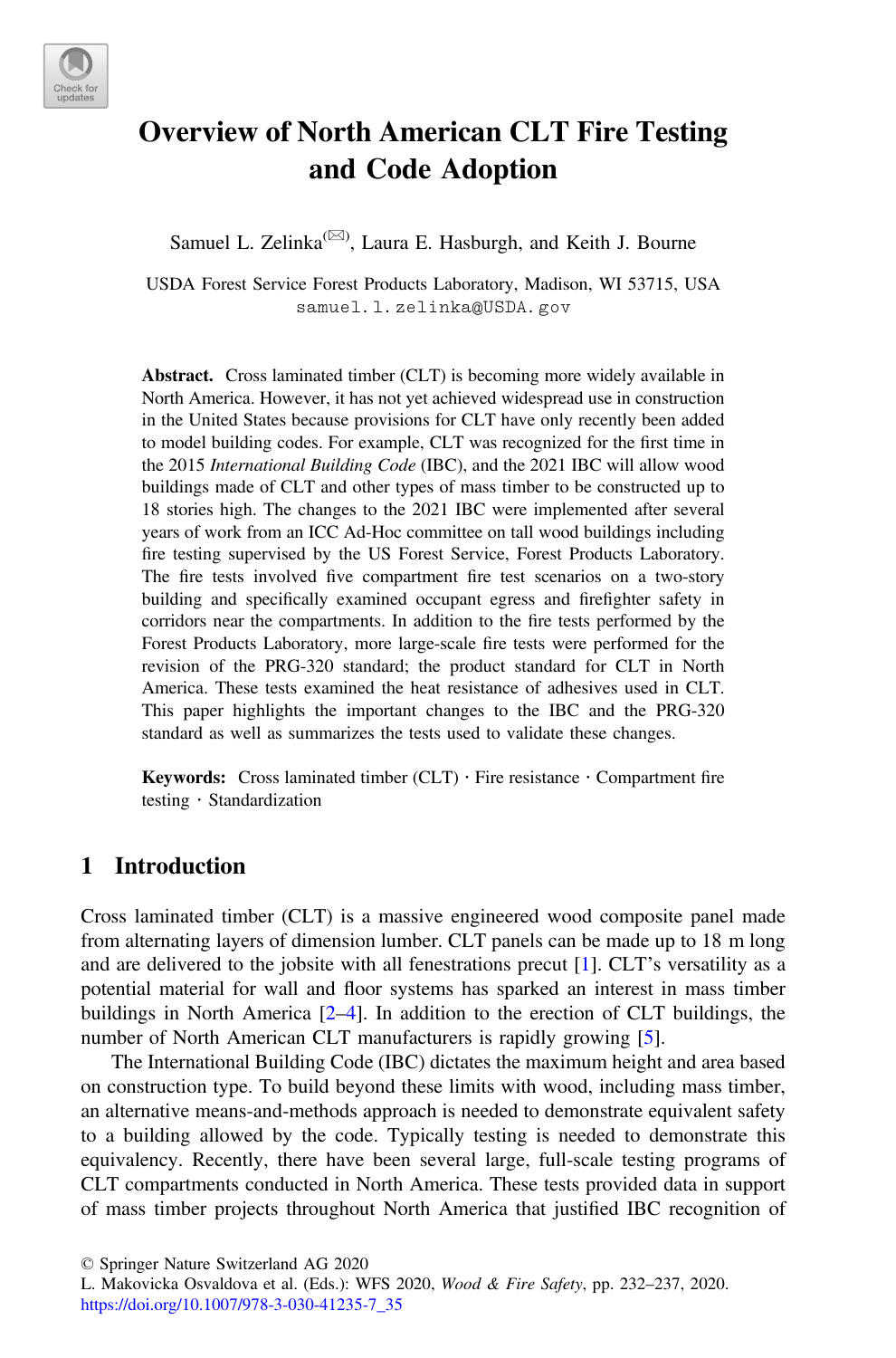three new mass timber construction types which allow significantly greater heights and areas than are permitted for traditional Type IV (heavy timber) construction. This paper provides an overview of these recent test series and changes to the IBC.

### 2 Fire Protection Research Foundation (FPRF) Tests

A large-scale test series was conducted from February to April, 2017 at the fire laboratory of the National Institute of Standards and Technology (NIST) in Gaithersburg, MD, USA. It was funded by the Fire Protection Research Foundation (FPRF) and the tests were carried out by the National Research Council of Canada (NRC). The test series was the second phase of an FPRF research program looking at CLT buildings. The goal of the test series was to better understand the contribution of CLT to compartment fire dynamics. The first phase resulted in a literature review and gap analysis of the research needs for CLT buildings [[6\]](#page-5-0). Below is a summary of the test series; full details can be found in the final report [\[7](#page-5-0)].

#### 2.1 Test Matrix

In total, six compartment fire tests were completed in this series. Each test compartment was 9.1 m  $\times$  4.6 m  $\times$  2.7 m and constructed from 5-ply CLT (175 mm thick) manufactured with a polyurethane adhesive that does not pass the 2018 PRG 320 fire test protocol (Sect. [4](#page-3-0)). The fuel load was 550 MJ  $m^{-2}$ . A unique aspect of the test program was that two ventilation configurations were used across the 6 tests. The two opening factors were 0.03 m<sup>0.5</sup> and 0.06 m<sup>0.5</sup>. In addition to studying the effect of ventilation, the amount of protection of the CLT with gypsum wallboard was also examined. Three tests are summarized in this paper; a baseline case where all surfaces were covered with 3 layers of gypsum wallboard with an opening factor of 0.03  $m^{0.5}$  (Test 1–1), a test with one exposed wall (9.1  $\times$  2.7 m) and an opening factor of 0.03 m<sup>0.5</sup> (Test 1–5), and a test with one exposed wall (9.1  $\times$  2.7 m) and an opening factor of 0.06 m<sup>0.5</sup> (Test 1–3). Test 1–4 had an opening factor of 0.03 m<sup>0.5</sup> with a fully exposed ceiling and was used in the development of the PRG 320 standard (Sect. [4](#page-3-0)).

#### 2.2 Results

The test matrix allows a straightforward examination of the effect of exposed CLT and ventilation factors. Figure [1](#page-2-0) shows heat release data from tests  $1-1$ ,  $1-3$ , and  $1-5$ . Test 1–1 was the baseline case for the small opening factor. All CLT surfaces were protected on the walls and ceiling in this test. The fire reached flashover at 14.9 min and started to decay around 50 min until it self-extinguished between 2–3 h.

Test 1–5 had a similar opening factor to that of Test 1–1 but an exposed wall. In this test, the fire exhibited largely the same behavior during the first 50 min, except that the heat release rate was slightly higher due to the exposed wall. However, the decay period of Test 1–5 was noticeably different from that of Test 1–1. Between 50 and 75 min, the first layer of CLT delaminated; this exposed unburnt surfaces of the second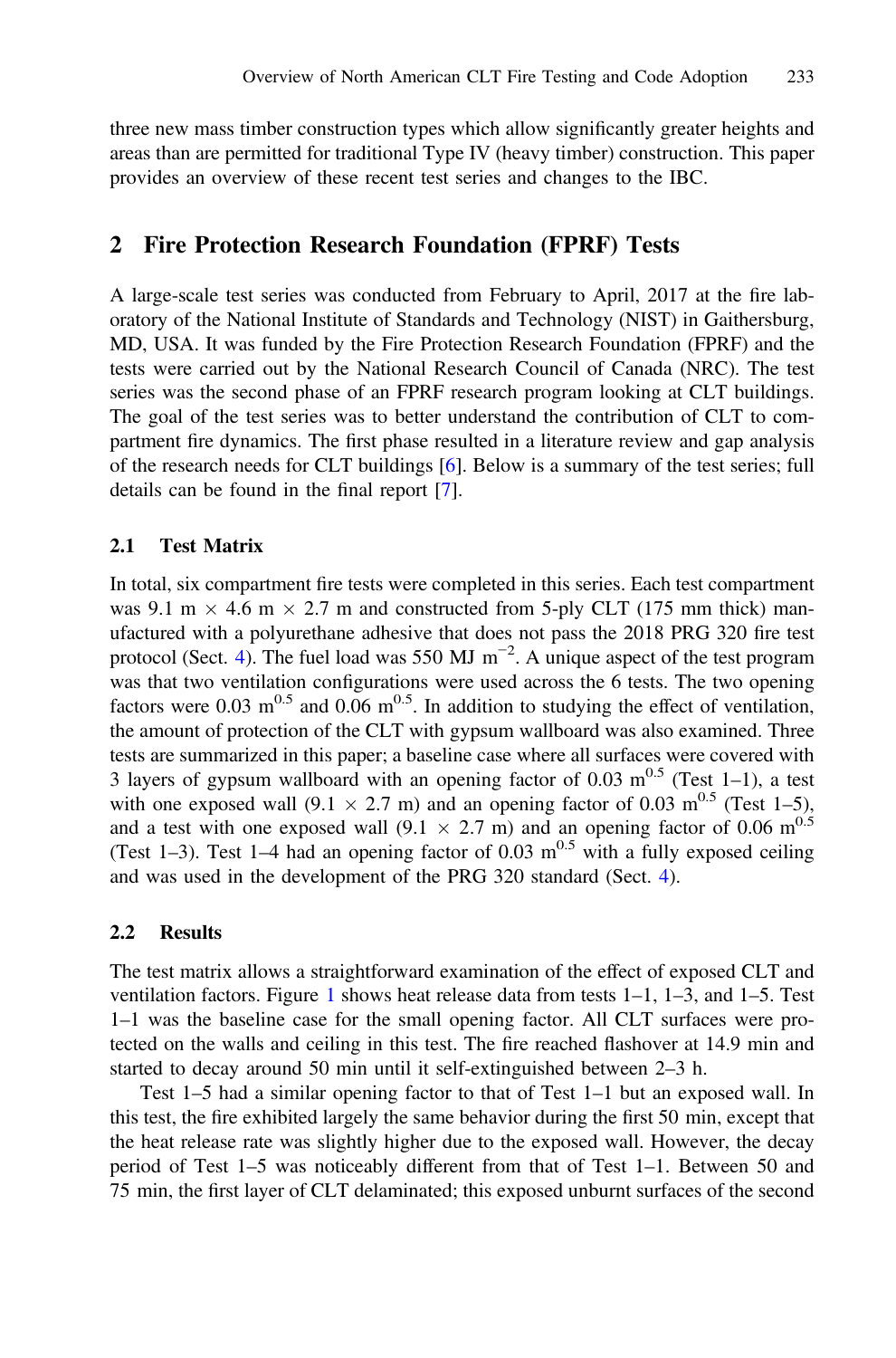<span id="page-2-0"></span>layer of CLT, which burned and increased the heat release rate. Starting at 140 min, the second layer of CLT delaminated, which resulted in an increased fuel load and thus an increase in heat release rate. This caused a second flashover in the compartment, which caused the gypsum wallboard on the ceiling to fail and continued fire growth until the test was terminated.



Fig. 1. Relevant test data from the three large scale test series discussed in the paper. (Data replotted from [\[7](#page-5-0)–[9\]](#page-5-0)).

Like Test 1–5, Test 1–3 had an exposed wall, but a much larger opening factor. Flashover occurred at nearly the same time. However, in Test 1–3, the fully developed fire was more intense but of a shorter duration with decay beginning to occur at 35 min. Although flaming combustion on the exposed wall had ceased by around 50 min due to the formation of a protective char layer, flaming combustion of the exposed wall was observed again at 80 min, which corresponds with the increase in heat release. This was due to the failure of the first bond line of CLT. At 180 min into the test, the second layer of CLT fell off and the third layer began to char. This second bond line failure also resulted in an increase in heat release rate, although to a lesser extent. Subsequent to both of these bond line failures, the fire self-decayed. The test was terminated at 4 h.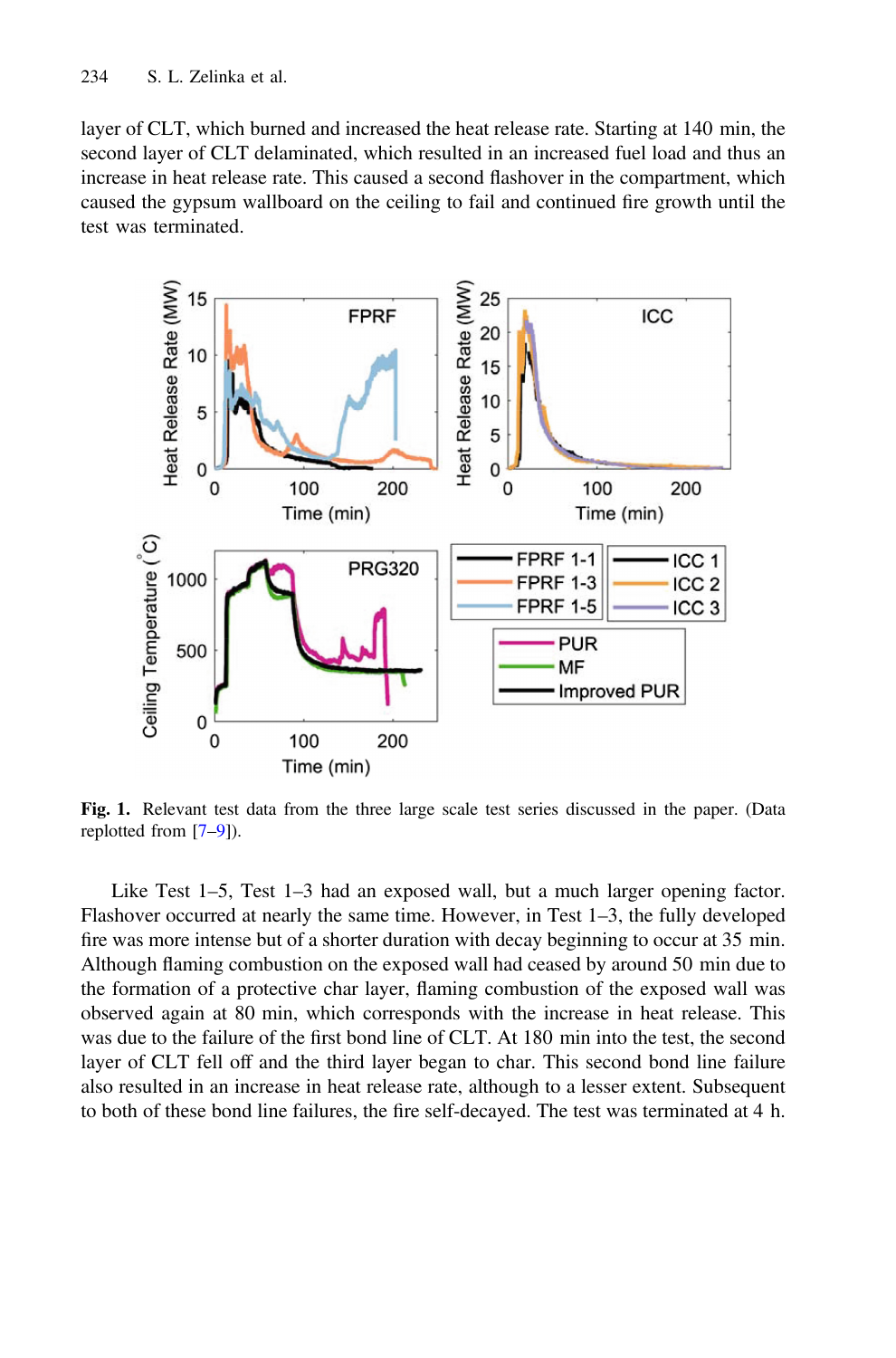## <span id="page-3-0"></span>3 International Code Council (ICC) Tests

The International Code Council (ICC) formed an ad-hoc committee to study the safety of tall wood buildings and explore the potential adoption of tall wood buildings through the ICC code proposal process. The ad-hoc committee determined that more fire test data were needed to support potential code changes. The American Wood Council (AWC) worked with the US Forest Service, Forest Products Laboratory (FPL) to carry out the test program. The tests were conducted at the US Department of Justice Alcohol Tobacco Firearms and Explosives Fire Research Laboratory (ATF). Below is a summary of the tests; full details can be found in the final report [[8\]](#page-5-0).

#### 3.1 Test Matrix

The ICC tests consisted of five fire tests conducted in a one-bedroom apartment. The test structure was two stories tall and had identical one-bedroom apartments  $(9 \text{ m} \times 9 \text{ m} \times 2.7 \text{ m})$  on each level. In addition to the apartments, there was a corridor on each floor and a stairway between the two floors, which were monitored to evaluate firefighter safety and occupant egress. The CLT was 5 layers, 175 mm thick and utilized the same polyurethane adhesive as the CLT used in the FPRF tests. The fuel load was 570 MJ  $m^{-2}$ . Compared to the FPRF tests, the ventilation factor was much bigger; 60% of one of the 9  $\times$  2.7 m walls which is equivalent to an opening factor of 0.09  $m^{0.5}$ . Tests 4 and 5 examined the effect of automatic sprinkler systems on fire suppression in CLT buildings and are not discussed further in this paper. Test 1 was a baseline where all surfaces were protected with gypsum wallboard. In Test 2, 30% of the area of the ceiling was exposed in the living room and bedroom. In Test 3, there was one, fully exposed wall in both the living room and the bedroom.

#### 3.2 Results

Figure [1](#page-2-0) presents the heat release rate curves collected in the ICC tests. In contrast to the FPRF tests, full burnout was achieved in all three ICC tests performed without an automatic fire sprinkler system. Furthermore, after the decay phase started, the heat release did not increase for any of the three tests. Some localized flaming and char falloff were observed late in Tests 2 and 3. However, at this time, the compartment had cooled considerably from the peak temperatures and no fire regrowth occurred.

## 4 Product Standard PRG 320

PRG 320 is the product standard for cross-laminated timber in North America. In the 2018 revision of the standard, a new method was developed to qualify adhesives to ensure that delamination of CLT did not occur due to adhesive failures during fire scenarios. Adhesives for use in PRG 320 compliant CLT must pass a large scale test as described in Annex B of the standard [[10\]](#page-5-0).

The PRG 320 large scale test method was designed to mimic the exposure to which the exposed CLT ceiling was subjected in FPRF Test 1–4, where delamination and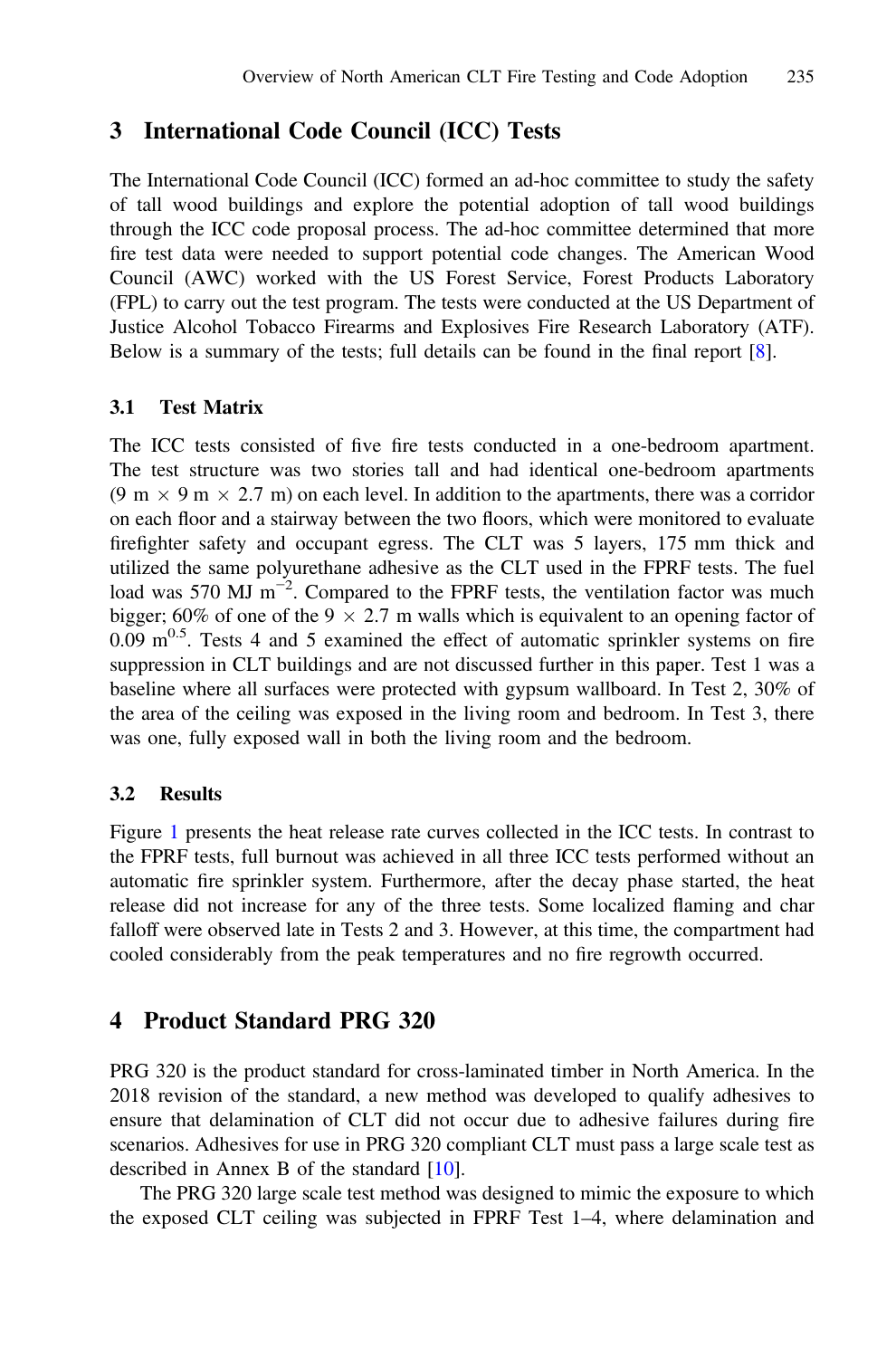subsequent fire regrowth occurred. In the tests, a compartment 5.8 m  $\times$  2.7 m  $\times$  2.4 m is constructed with an exposed CLT ceiling and an opening factor of  $0.03 \text{ m}^{0.5}$  to match the FPRF test.

Instead of a prescribed fuel load, the compartment temperature profile is controlled by a gas burner. In a "calibration test" where the CLT is not exposed, the fuel to the burner is measured while a specific temperature profile is maintained at the ceiling for a 240 min test. This fuel flow rate is then duplicated in tests with CLT panels. The ceiling and compartment temperatures are monitored in tests with CLT. The CLT adhesive qualifies under PRG 320 Annex B if the temperature measured within the compartment stays below 510 °C during the last 90 min of the test. As stated in PRG 320, this is intended to identify and exclude use of adhesives that permit CLT delamination resulting in fire regrowth during the decay phase of a fully developed fire.

#### 4.1 Results

As each company is responsible for testing their own products, there is little published data on the test method. However, the American Wood Council sponsored testing on CLT made with three different adhesives and the final test report is available [\[9](#page-5-0)].

Three different CLT panels were tested: a CLT made from spruce-pine-fir with a polyurethane adhesive, a CLT made from Douglas fir-larch with a melamineformaldehyde adhesive and one made from Douglas fir-larch with an "improved polyurethane adhesive". The polyurethane adhesive used on the spruce-pine-fir specimen was the same adhesive used in the FPRF and ICC tests. This specimen was tested in order to validate the test method by ensuring that the fire growth (and regrowth) behavior was similar to that observed in FPRF Test 1–4.

The ceiling temperature as a function of time are shown for three adhesives in Fig. [1.](#page-2-0) The temperature decays for the melamine-formaldehyde and improved polyurethane adhesive demonstrated that they do not exhibit delamination leading to fire regrowth under the conditions in which delamination was observed in the FPRF test. Further testing on smaller compartments has also demonstrated the effectiveness of the improved polyurethane formulation [\[11](#page-5-0)].

## 5 Conclusions

This paper summarizes several large, North American testing programs that have looked at the fire dynamics of CLT compartments and have shaped building code development in North America. Of primary importance in all testing was the performance of the adhesives during the fire.

In the FPRF tests, delamination and subsequent fire regrowth was observed in several tests, especially with the smaller opening factor. In contrast, the ICC tests used the same adhesive, however, only localized char falloff and no fire regrowth was observed. These tests highlight the importance of the opening factor in the fire safety of CLT buildings. The latest version of the PRG 320 standard contains a large-scale fire test specifically designed to screen adhesives that may delaminate and lead to fire